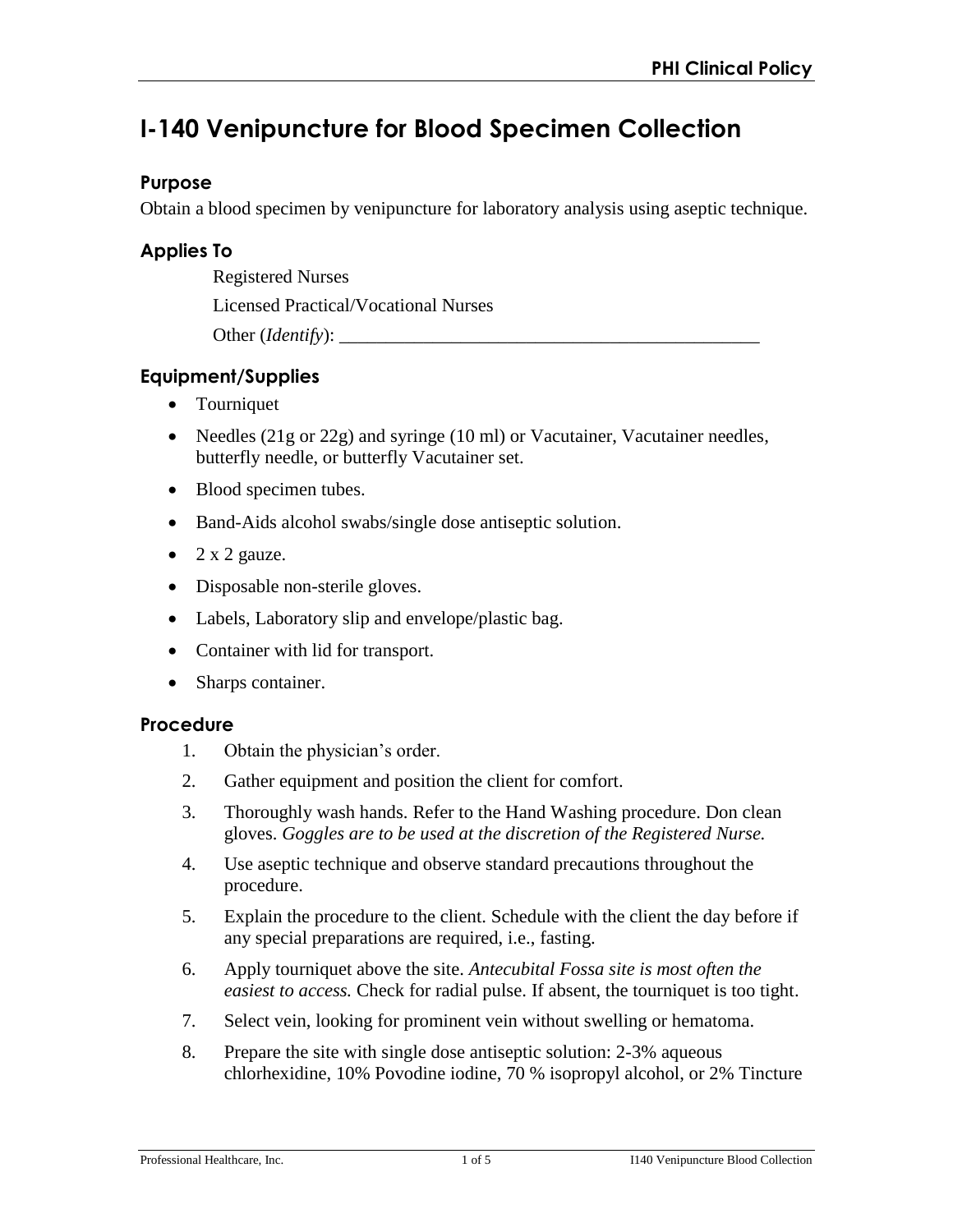of iodine. **Do Not** disinfect with aqueous benzalkonium-like compound or hexachlorophene.

- 9. Use friction apply disinfectant in a circular motion working outward from site. Allow to dry. If using Chlorhexidine, apply with sterile water, bathe and rinse. If using Povodine-iodine do not use alcohol as second disinfectant. If using alcohol, apply for at least 30 seconds.
- 10. Obtain blood sample:

## *Syringe and Needle Method:*

- a. Have syringe with needle securely attached. Hold syringe and needle at 5-30° angle from the client's arm with bevel up.
- b. Insert needle into vein, drawing skin taught immediately below puncture site. Hold syringe securely and pull back gently on plunger.
- c. Look for blood return. Obtain desired amount of blood, keeping needle stable.
- d. After specimen is obtained, release tourniquet.
- e. Apply a 2 x 2 gauze or alcohol swab over the puncture site without applying pressure. Quickly withdraw needle from vein and immediately apply pressure.
- f. Remove needle from syringe and stopper to lock test tube. Gently inject required blood into tube. Reapply stopper. Use needle through stopper to equalize pressure.

## *Vacutainer Method:*

- a. Attach double-ended needle to Vacutainer tube.
- b. Have proper blood specimen tube resting inside Vacutainer, but do not puncture rubber stopper.
- c. Hold Vacutainer at 15-30° angle from site with bevel up.
- d. Insert needle into vein, drawing skin taught immediately below puncture site.
- e. Grasp Vacutainer securely. Advance specimen tube into needle of holder.
- f. Note flow of blood into tube. It should be fairly rapid.
- g. After specimen tube is filled, firmly grasp Vacutainer and remove the tube. If more than one tube of blood is needed, (change tubes slowly, taking care not to dislodge the needle.
- h. After the last tube has been filled, release tourniquet.
- i. Apply 2 x 2 gauze or alcohol swab over puncture site. Withdraw the needle and immediately apply pressure.
- 11. Gently rotate blood tubes containing additives back and forth 8 to 10 times.
- 12. Inspect puncture site for bleeding and apply gauze with tape or Band-Aid.
- 13. Check tubes for any external contamination of blood.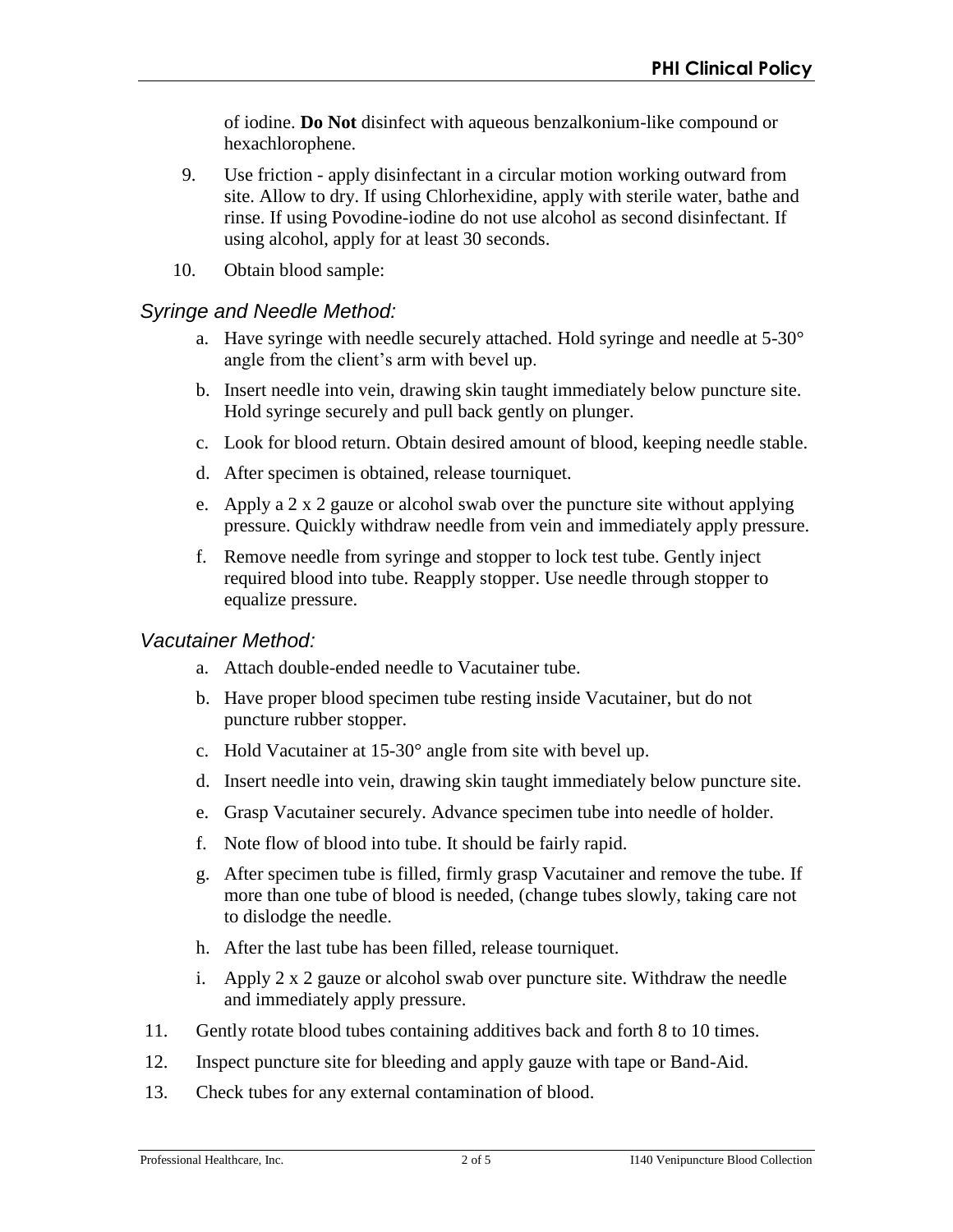- 14. Label tubes properly.
- 15. Place in biohazard bag with lab request. Place in container for transport.
- 16. Dispose of sharps and other equipment as outlined in the Agency Waste Disposal Policy.
- 17. Wash hands. Refer to Hand Washing procedure.
- 18. Deliver to lab/pickup site.

## **Drawing Blood from Peripheral Venous Access Device**

This procedure should only be used at the time the device is inserted.

Do not routinely collect blood specimen from indwelling peripheral or midline catheter.

Release tourniquet and stabilize the access device.

Secure junctions and dress the site.

# **Drawing Blood from Central Venous Access Devices**

Discontinue administration of all infusions prior to obtaining sample.

Check patency by flushing with 3-5 ml of preservative free sterile saline.

When drawing from multilumen catheters, proximal lumen is preferred for obtaining specimens.

Samples may be collected by syringe or Vacutainer.

#### **Vacutainer:**

- 1. Clamp the catheter.
- 2. Attach needle or needleless connector to Vacutainer barrel holder.
- 3. Place the blood tube into the holder.
- 4. Disinfect the injection cap.
- 5. Remove needle cover and insert needle or needleless connector into the injection cap.
- 6. Unclamp the catheter.
- 7. Advance blood tube to activate blood flow.
- 8. Hold tube until blood flow ceases.
- 9. Discard this blood from the line amount should be 1-2times the fill volume of the vascular access device.
- 10. Clamp catheter and move blood tube from holder and discard. Insert another tube, unclamp and obtain the specimen.
- 11. Remove the Vacutainer holder from the cap.
- 12. Disinfect the injection cap.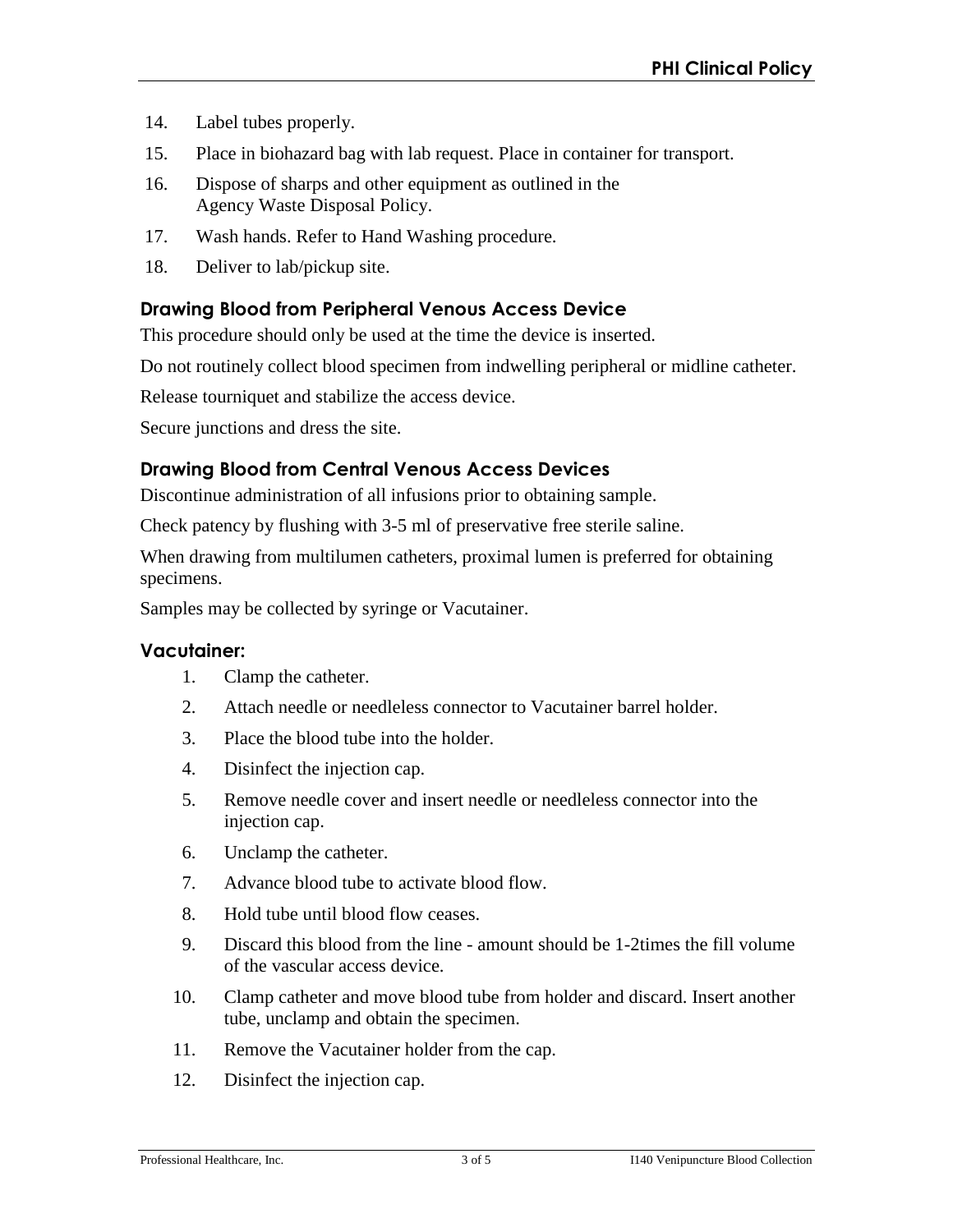- 13. Flush catheter with 5-10 ml of .9% sodium chloride preservative free.
- 14. Change injection cap if indicated.

# **Syringe Method:**

- 1. Clamp the catheter.
- 2. Remove the injection cap and discard.
- 3. Disinfect the catheter hub with alcohol.
- 4. Attach 5 ml syringe and unclamp the catheter.
- 5. Withdraw 1-2 time the fill volume of the access device and discard.
- 6. Clamp catheter and discard the syringe.
- 7. Attach second syringe.
- 8. Unclamp and draw amount of blood needed.
- 9. Clamp the catheter and remove the syringe.
- 10. Cleanse the hub.
- 11. Attach a pre-filled injection cap attached to a 10ml syringe with .9% sodium chloride.
- 12. Unclamp catheter and flush.
- 13. Transfer blood to the collection tubes using the appropriate needle or needleless system.

# **Drawing from Implanted Port:**

- 1. Access the port using Huber needle and extension set.
- 2. Clamp the extension set and remove the injection cap.
- 3. Attach empty 10ml syringe to tubing and unclamp.
- 4. Aspirate 3-5 ml of blood, clamp tubing, remove syringe and discard blood.
- 5. Attach syringe to hub, unclamp and draw blood.
- 6. Transfer to collection tubes.
- 7. Attach prefilled injection cap attached to 10ml syringe of .9 % sodium chloride and flush.
- 8. Clamp tube and remove syringe.
- 9. Attach heparin filled syringe Flush with 3-5 ml of heparin (100 units /ml).
- 10. Remove non-coring needle or connect to infusion device.
- 11. Label tubes appropriately and place in plastic bag with lab requisition. Write on lab requisition, "Obtained through (type of catheter)." Place specimen and request slip in transport container.